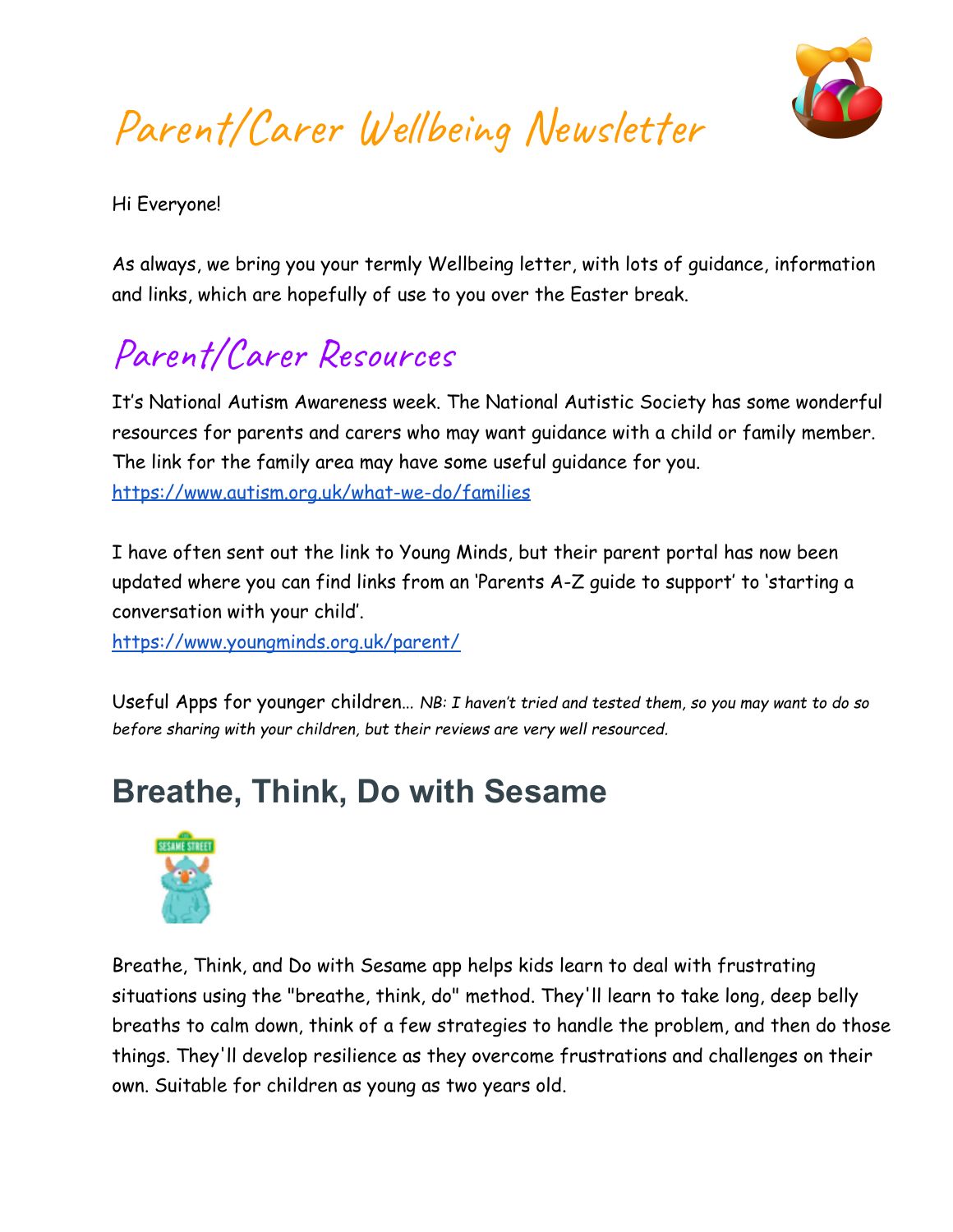

Children's Bedtime Meditations

Anxiety, fear, and stress can lead to sleeplessness. Tiredness can amplify negative emotions. A vicious circle can form. If your child is worries at nighttime and kept from sleep by an unquiet mind, consider Children's Bedtime Meditations for Sleep & Calm.

This app is free and comes with six meditations that can be added to with in-app purchases. The gentle stories, soothing music and soft sounds are designed to calm and distract the mind so that children can drift off to sleep naturally. Try it once, for free, and see how it works. There's nothing to lose and hopefully a good night's sleep to gain.

#### Resources for older siblings

The above also is useful for older siblings, as well as younger children. <https://www.youngminds.org.uk/parent/>

The link below is a support hub of practical tools for those teenagers, young people and adults who need ways to help themselves cope in a crisis. <https://www.mind.org.uk/need-urgent-help/>

# Resources for you: self-care

I always think self-care is 'a given' and when reading ideas and advice it almost seems like one of those 'yes, of course' moments. So, the below links are really just a reminder of some known ideas that we may not get the opportunity to practise, but know we should. Finding time is always hard, but it really should be like 'cleaning our teeth for our mind'... so I've even added one to help those of us who may only have a minute.

<https://www.verywellfamily.com/self-care-for-parents-4178010>

<https://www.bbc.co.uk/bitesize/articles/zdp93j6>

[https://www.healthline.com/health/parenting/self-care-strategies-for-parents-no-time#](https://www.healthline.com/health/parenting/self-care-strategies-for-parents-no-time#_noHeaderPrefixedContent) [\\_noHeaderPrefixedContent](https://www.healthline.com/health/parenting/self-care-strategies-for-parents-no-time#_noHeaderPrefixedContent)